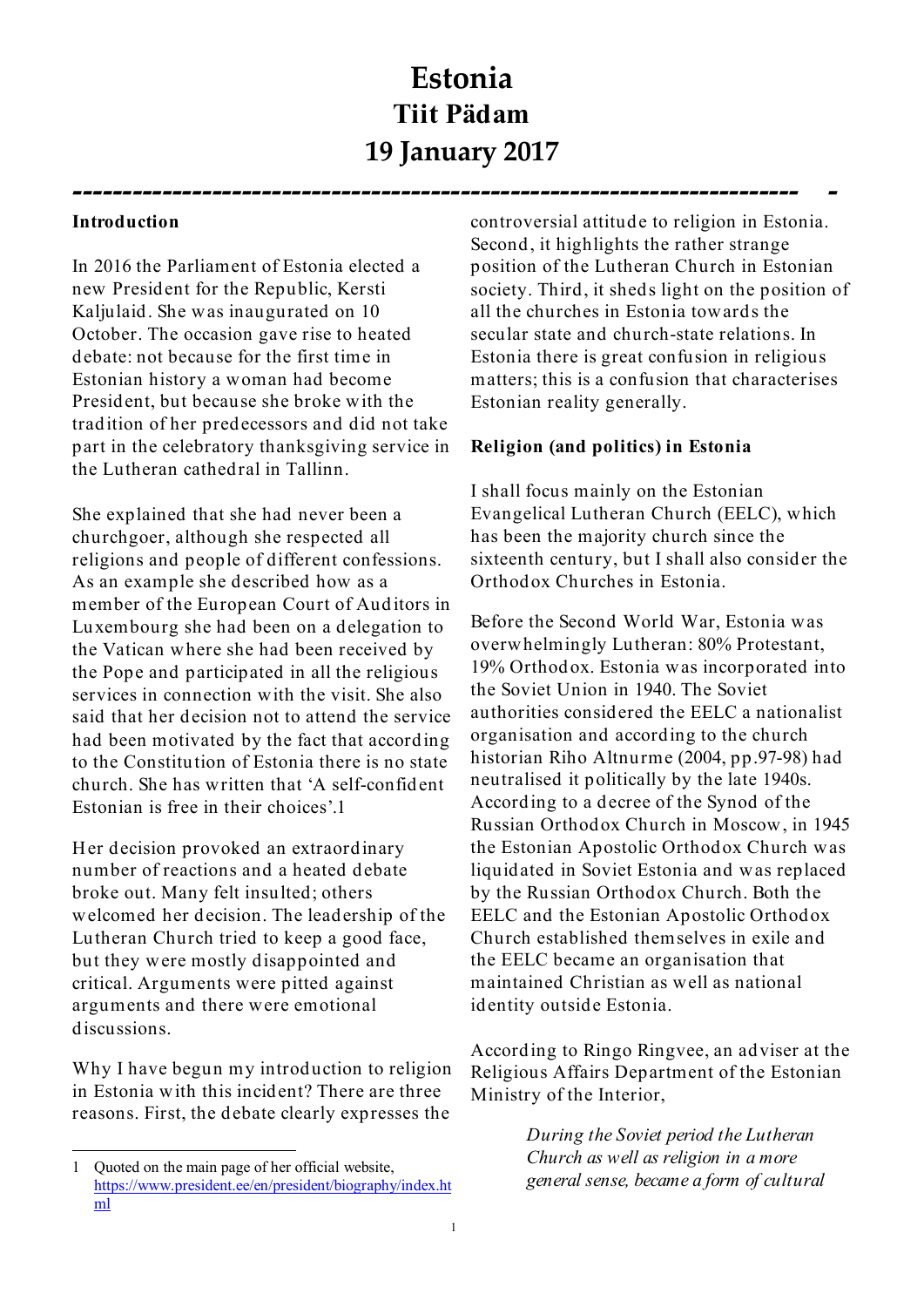*resistance and counter-culture. The Lutheran Church and its clergy carried on and maintained something that could be considered as the continuity with the pre-Soviet past or alternative to the Soviet reality. At the same time neither the Lutheran Church nor other religious associations became a political opposition like, for example, the Roman Catholic Church in Lithuania.* (Ringvee, 2000)

After Estonia regained independence in 1991**,**  the EELC remained politically neutral, but was respected as a guardian of the old traditions and as a source of guidelines for moral conduct.

Estonia is currently one of the least religious countries in Europe in terms of declared religious attitudes. Only 18% of the population say that they believe there is a God compared to an EU average of 51% (Latvia 38%, England 37%). But the Estonian case is not simple, since over 50% say they believe that 'there is some kind of spirit or life force', and only 29% say they don't. (The respective figures for England are 33% and 25%.)2 Thus it could be claimed that more than 70% of the Estonian population are believers, at least in some sense of the word.

Religion has never played an important role in politics in Estonia, and close relations between the state and the Lutheran Church were ended with the Soviet occupation in 1940. The Soviet authorities promoted atheism by all possible means; one consequence is that currently around 54% of the population could be described as agnostics. At the same time, there have been significant changes on the Estonian religious landscape. When compared with the national census of 2001, the census of 2011 showed that the Orthodox Churches in Estonia had

overtaken the Lutheran Church and become the largest Christian denomination in Estonia. There are two Orthodox Churches, one under the canonical jurisdiction of Ecumenical Patriarchate in Constantinople and the other under the jurisdiction of the Moscow Patriarchate.

A team led by Professor Marju Lauristi of Tartu University has conducted a sociological survey 'Life, Religion and Religious Life' (see the Appendix to this article). This has been carried out every five years since 1995 following international standards for questionnaires. In September 2014 Professor Lauristi wrote in the online journal *The Interpreter* that in Estonian society today the nature of belief is complicated and that from one perspective at least the Estonian people are under the power of superstition. One could say that Estonians believe in God but 3

this god is very small!

Estonian society today is divided by language, nationality and culture: predominantly between Estonians and Russians. This division extends to religion, as documented by the survey mentioned above. According to that survey only 11.4% of ethnic Estonians observe religious rituals, while among ethnic Russians the figure is 38.4%. The respective figures for people who are believers but who don't go to church are 7% The respective figures for people who are<br>believers but who don't go to church are 7%<br>and 31%; the figures for people who are not religious believers but who nevertheless observe some religious rituals are 36% and 21%. The respective figures for people saying they are atheists are 7% and 3%. These figures are significant in many ways. One thing to note: Estonians often think that official Soviet atheism affected Russians more than Estonians, but in fact the figures indicate that this is not the case.4

 <sup>2</sup> Special Eurobarometer 341: Biotechnology (2010)

http://data.europa.eu/euodp/en/data/dataset/S755\_73\_1 \_EBS341/resource/b4a7f478-08ea-44a0-843a-414d913d9d24

VolumeAEB731RESEARCHbiotechnology.zip

<sup>3</sup> http:/ / www.interpretermag.com/ estoniansbelieve-in-higher-powers-but-not-in-god-lauristinsays/ ;

http:/ / www.interpretermag.com/ ?s=Marju+Lauris tin

<sup>4</sup> *ibid*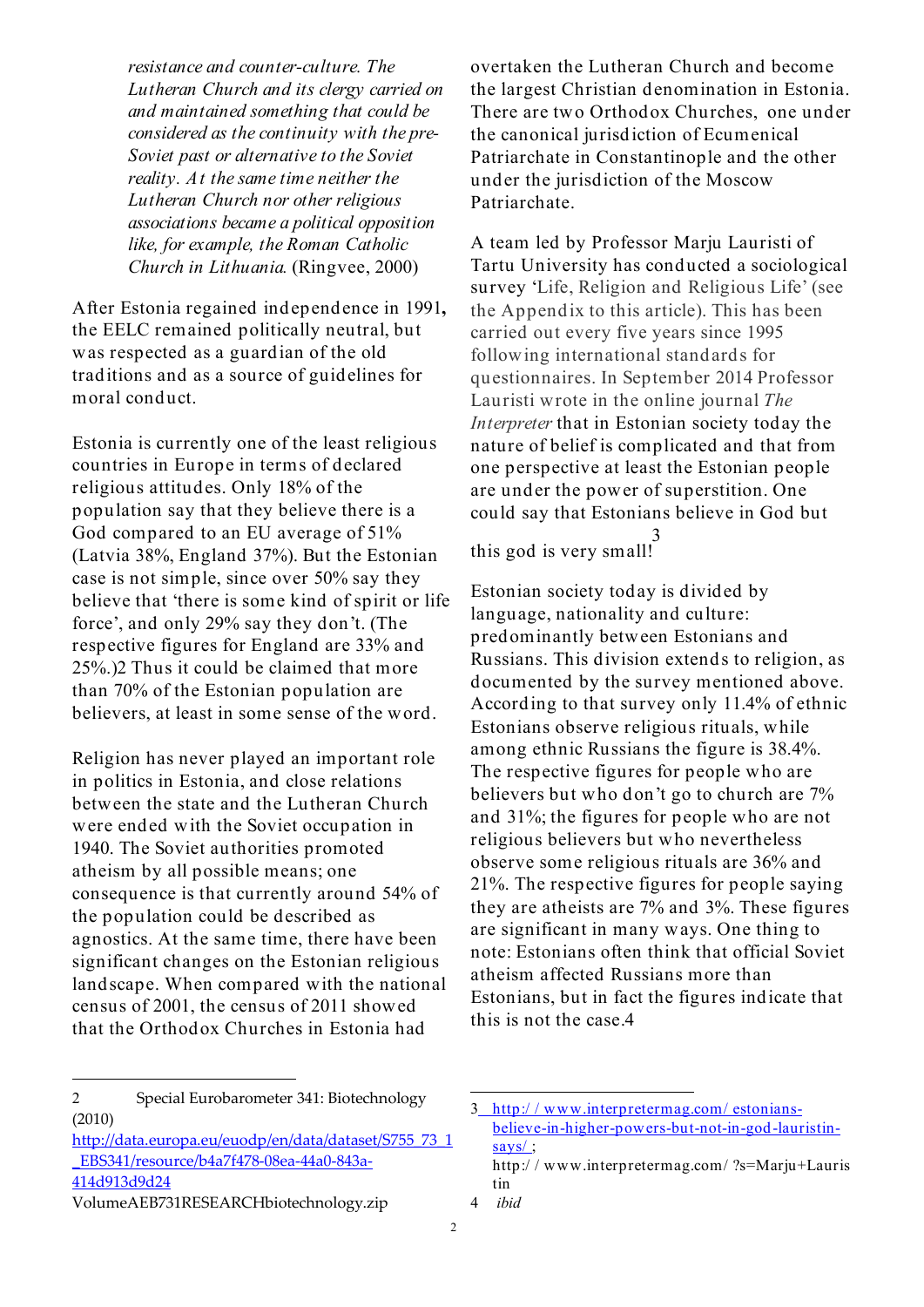#### **The Estonian Evangelical Lutheran Church**

The Reformation reached Estonia only a few years after it had taken place in Germany. An independent Estonian Lutheran Church (EELC), however, dates from 1917, when an Estonian church congress was held and the first Estonian bishop was elected.

The EELC developed freely until the Soviet invasion in 1940. The Theological Faculty at the University of Tartu, the only school in Estonia at that time where clergy for the churches and theologians were educated, was closed. Church property was expropriated and almost all church organisations were dissolved. During the Second World War many church buildings were destroyed; some Estonian theologians and pastors escaped abroad; some were deported to Siberia. Religious education and public church activities were forbidden, although church services could continue. All church property was confiscated.

The liberation movement which started in 1988 led to a renewal of church life. The state was finding it difficult to cope with the changes and challenges. The former Chairman of the Parliamentary Judiciary Commission, Jüri Adams, has said that the Chairman of the Parliamentary Judiciary<br>Commission, Jüri Adams, has said that the<br>state was in trouble and that it wanted the EELC to come to its rescue. (The areas in which the EELC might help were secondary to church life: property; cash flow; the use of donations and sales; models for deployment of work force and payment of taxes.) At the same time, however, the EELC was also in trouble and wanted the state to come to its rescue. Fifty years of official atheist ideology and education had broken a Lutheran Christian tradition in Estonian society.

The historical self-understanding of the EELC as the 'People's Church' lives on, but membership of the EELC, formerly the majority church, has fallen to 10% of the population. The atheist cultural context of the generations born in the twentieth century, who grew up without religious socialisation

during the Soviet occupation, has influenced subsequent generations. It is not only the Soviet system that is to blame for the rapid decline in the membership of the EELC, however.

One reason for this cultural change is that Estonian national identity has in fact very little to do with religious identity. This is in contrast to the situation for the Russian Orthodox in Estonia. As the latest census has shown, the religious identity of Russian Orthodox is part of their national identity. The Archbishop of the EELC at the time, Andres Põder, asked members of the EELC to state their religion in the census. There were problems for the EELC with the formulation of the relevant question in the census, 'Are you a believer?' It was surmised that Estonian respondents would have answered differently if the question had been 'Are you a Christian?' For the Russian-speaking population, the formulation would have made no difference.

Another reason, argues the Estonian political scientist Alar Kilp (2007, pp.240-41), is that in societies where churches (and other religious institutions) sided with anti-national forces during early nation-building processes secularisation has been relatively fast and deep. He has also argued that the Lutheran tradition provides Estonians with a political rather than a national identity, and that it operates as a political symbol (Kilp, 2006, p.69).

Nevertheless, the political involvement of the EELC has been quite limited (see Rohtmets and Ringvee 2013). There have been only a few occasions on which the EELC has taken an openly political stand. The first was in 1991, when Estonia became independent from the Soviet Union and the EELC encouraged people to follow this path. The second was in 2003, when the EELC encouraged people to vote in the referendum on whether to join the European Union. The EELC did not recommend that people vote for or against, but described Estonian identity: 'Estonia has always belonged to Europe. Let us not forget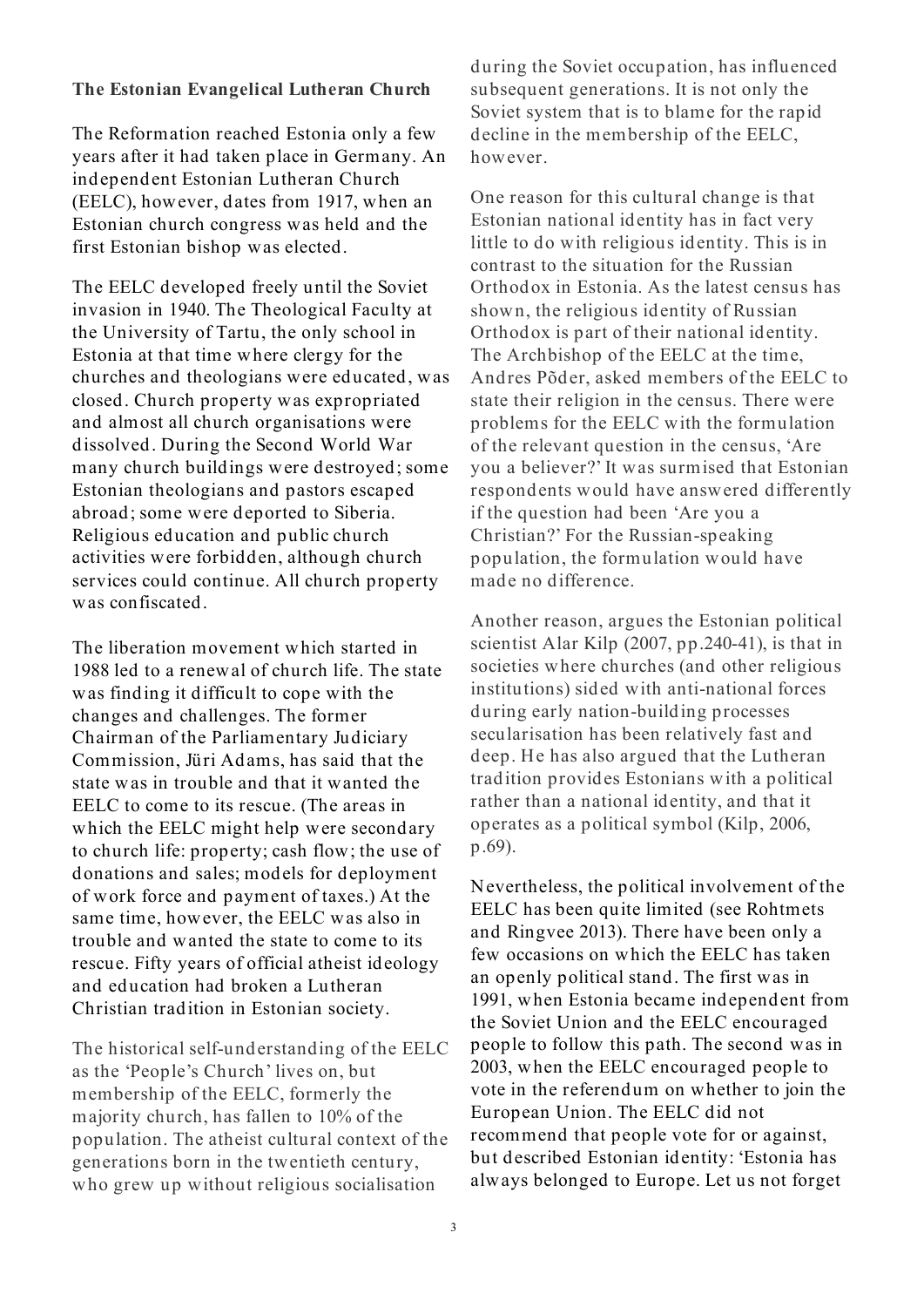our history, let us not forget our Christian faith<sup>'</sup>

The EELC might of course feel relief that the burden of being the 'People's Church' has now been removed, but to agree with this truth might require reflection. It seems from the somewhat bitter and disappointed reactions from the leadership of the EELC to the decision by the new President not to attend the service in the Lutheran cathedral that the idea of being a national 'People's Church' is still alive and well.

# **The relations of the EELC to politics and government**

Political neutrality has granted the EELC access to the government. It has a political lobby which protects its institutional interests there quite well. In 1995 a joint commission between the Estonian government and the EELC was set up. It meets twice a year and is chaired by the Minister of the Interior and the Archbishop of the EELC. The EELC is the only church in Estonia which has this kind of close cooperation with government. There are several reasons for this.

- Historical and cultural reasons: for many centuries the EELC has been the majority church with a strong cultural identity.
- The EELC has more than 160 parishes which cover Estonia with a network.
- The EELC tends now adays to be treated as a non-profit organisation rather than a religious organisation, as part of the third sector in secular society. At the same time, the EELC tends not to be seen as equal to other non-profit and civic organisations because of its size: its membership is bigger than that of all the political parties put together. It is difficult to treat the EELC and other organisations equally w hen they are applying for public funding for their projects.

# **An exiled church: the Estonian Evangelical Lutheran Church in the diaspora**

After the Second World War, when it became obvious that there would be no quick return to their homeland for refugees from Estonia, the Estonian Evangelical Lutheran Church in Exile was founded in Stockholm. After Estonia became independent in 1991, negotiations began between the EELC in Estonia and the church in exile. After several attempts the churches were united and the exile church became a diocese of the EELC which was based in Tallinn.

# **The Estonian Council of Churches: religious organisations and the state**

In 1989 the two largest Churches in Estonia, the EELC and the Russian Orthodox Church, invited the Christian churches in Estonia to found the Estonian Council of Churches (ECC). The majority of the churches responded positively and joined the organisation: the EELC, the Estonian Apostolic Orthodox Church, the Estonian Orthodox Church of the Moscow Patriarchate, the Union of Evangelical Christian and Baptist Churches, the Roman Catholic Church, the Estonian Methodist Church, the Conference of Seventh-Day Adventist Congregations, the Estonian Christian Pentecostal Church, the Congregation of the Armenian Orthodox Church, the Estonian Charismatic Episcopalian Church.

The initial idea was to create a common Christian voice in secular society and also a forum where misunderstandings between the churches could be resolved. These functions are still there, but the ECC has received even large responsibilities: it has become the main partner for the state on many religion-related questions. The reason for this is pragmatic. Through its member-churches the ECC represents the vast majority of religiously affiliated people in Estonia, and since the decisions of the ECC are based on consensus they reflect the agreed position of all the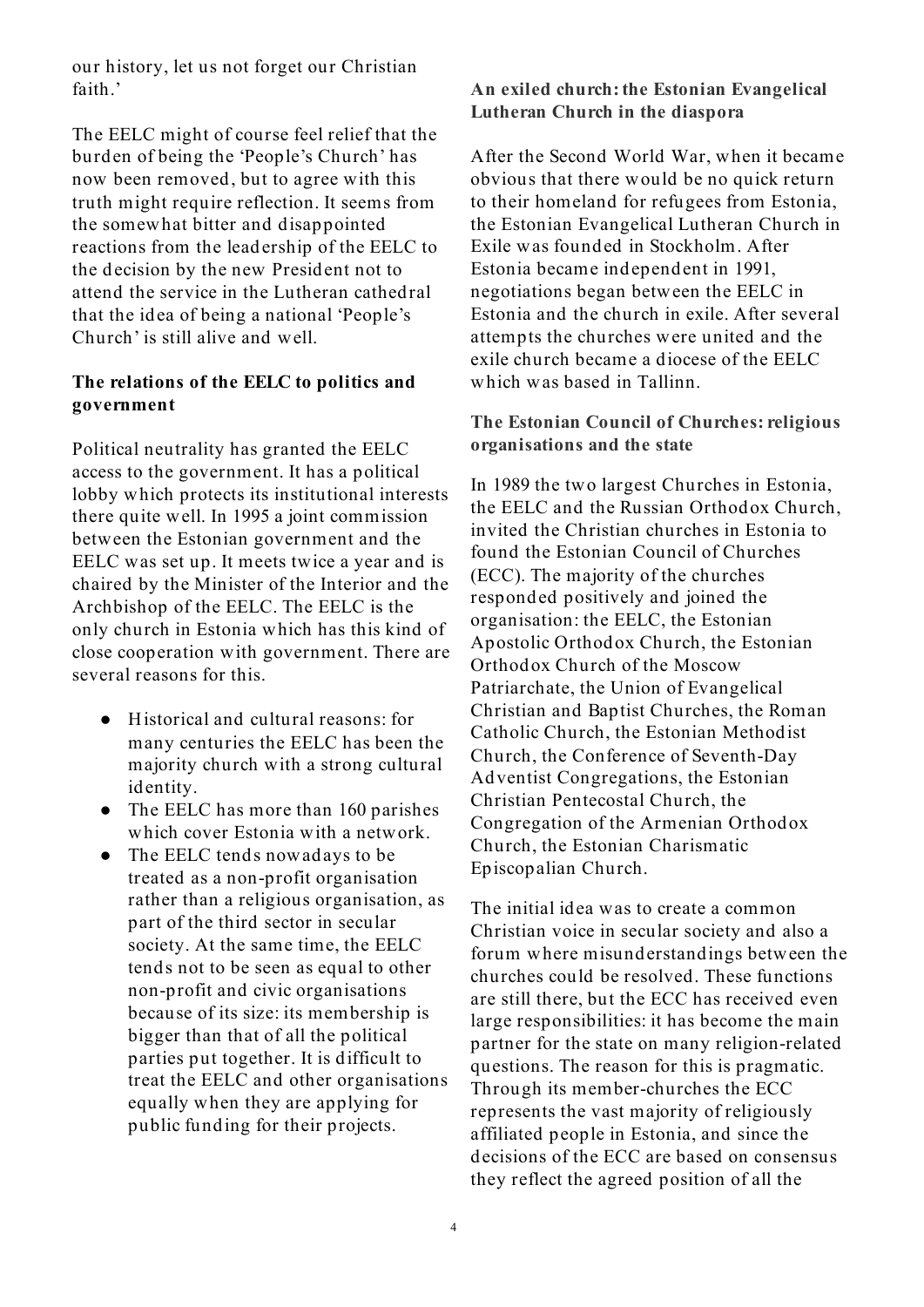various churches. In 2002-2004 the ECC also organised a round table with the non-Christian religious associations.

There are several state programmes which are carried out through the ECC. In the area of heritage protection, for example, there have been the following developments:

- 2002: a protocol of common interests drawn up by the Estonian government and the ECC;
- 2003: a state programme for the protection of places of worship;
- $2008 2012$ : a development plan for the protection of historical natural sacred sites;
- $\bullet$  2015: a cooperation plan for 2015-2020 agreed and signed.

Another form of cooperation between the Estonian state and the churches within the framework of the ECC are chaplaincies: in prisons, the defence force, police and border guard. Chaplains are religious ministers and civil servants at the same time. They are employed by the state as civil servants but have to follow their churches' regulations.

# **One controversial issue**

There have been heated discussions about introducing religious education in state schools. This became the first problematic issue between the different religious groups. Since the 1990s the government's policy has been to introduce optional non-confessional education about religions, but there has been opposition to any kind of religious education in schools. The strongest opposition has come from the neo-pagan House of Taara and Native Religions and other non-Christian religious traditions.

#### **A new phenomenon: Estonian neopaganism**

A new phenomenon during the last 15 years has been the rising number of Estonians

identifying themselves with a nature spirituality. It is difficult to define it precisely as it stresses individualism in religious matters. Its practitioners claim to represent a pre-Christian religious tradition that has been passed on over centuries from generation to generation, and they dislike the term neopagan, but historical facts would seem to justify this description. Estonian neopaganism is closely associated with reverence for nature as well as with reviving centuriesold folk traditions such as the lighting of bonfires during the summer solstice. On the other hand, claims by the organisation that all of that 54% of the population who say they believe in a spirit or life force are followers of old Estonian religious traditions is wishful thinking: there are not many neo-pagans officially affiliated with the organisation itself, and on ancient holy days the groves are not filled with people (Ringvee 2000).

#### **Concluding remarks**

The Estonian Constitution does not stipulate separation of religion and state, but states in Article 40 that 'There is no state church' and that 'Everyone is free to belong to any church or any religious society'. Mutual relations between the state and religious organisations<br>are therefore mainly positive; they are able to<br>cooperate successfully while remaining<br>independent from properties are therefore mainly positive; they are able to independent from one another.

As I noted earlier, religion has never been an important issue in political or ideological debate in Estonia. The new President's decision not to take part in the celebratory thanksgiving service in the Lutheran cathedral therefore sent out an ambiguous new signal and gave rise to controversy. The world is becoming more diverse and Estonians have to face phenomena such as increasing immigration which raise religious issues. We need to understand more about ourselves and about others in the religious and cultural spheres.

#### **References**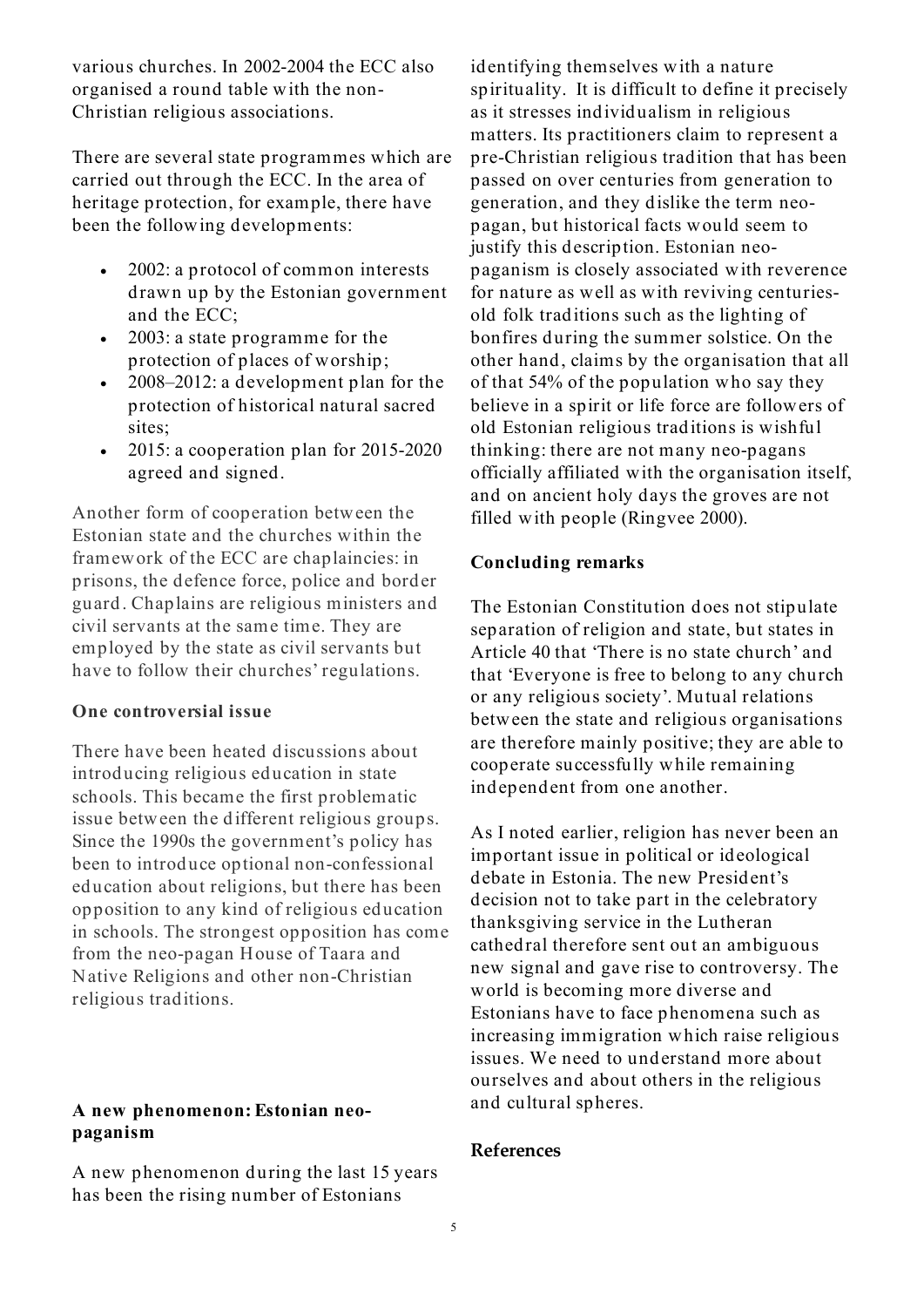Altnurme, R. (2004) 'The Estonian Evangelical Lutheran Church and the Soviet Union after the Second World War', *Kyrkohistorisk Årsskrift*.

Jõks, E. (ed.) (2012) *Astu alla rahva hulka* (Step Down among the People) (Tallinn, Saar Poll Ltd and Estonian Council of Churches).

Kilp, A. (2006) 'Patterns of Lutheran politics in a postcommunist state: the case of Estonia', *Kultura i Polityka,*  6.

Kilp, A. (2007) 'Church and politics in nine postcommunist countries: historical consequences of the political involvement of the church', in I. Marga, G.G.Sander and D.Sandu (eds), *Religion zwischen Kirche, Staat und Gesellschaft - Religion between Church, State and Society* (Hamburg, Verlag Dr Kovac), pp. 231-51.

Ringvee, R. (2000) 'Religion and nation-building in Estonia: some perspectives on secular society', in G. Simons and D. Westerlund (eds), *Religion, Politics and Nation-Building in Post-Communist Countries* (Abingdon, Routledge).

Rohtmets, P. and Ringvee, R. (2013) 'Religious revival and the political activity of religious communities in Estonia during the process of liberation and the collapse of the Soviet Union 1985-1991', *Religion, State & Society*, 4, pp. 355-393.

**Dr Tiit Pädam** is an architect and a priest of the Estonian Evangelical Lutheran Church (EELC); he has taught in the Theology Faculty of Uppsala University since 2008. Earlier he taught in Tallinn and in Greifswald, Germany. He was Principal of the EELC Theological University College in Tallinn and has also served as Secretary to the Archbishop and General Secretary of the EELC. Email: <tiit.padam@eelk.ee>